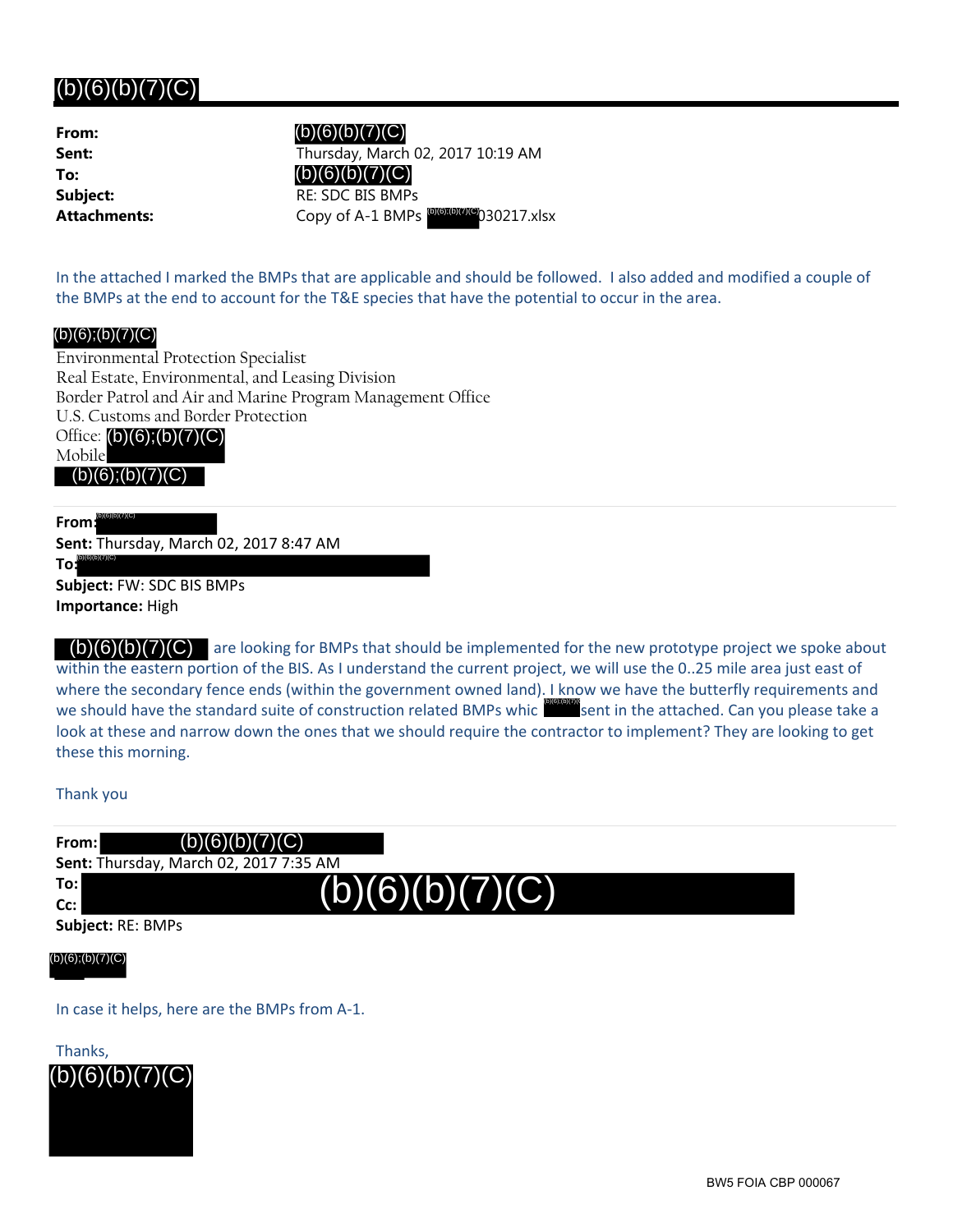| ID Master BMP Number BMP Description Required? |                         |           | <b>BMP Keywords</b>                                                                                                                                                                                                               | <b>BMP Status</b>                                                                  |
|------------------------------------------------|-------------------------|-----------|-----------------------------------------------------------------------------------------------------------------------------------------------------------------------------------------------------------------------------------|------------------------------------------------------------------------------------|
|                                                |                         |           | Individuals of federally listed species found in the project area and requiring relocation will be relocated by a                                                                                                                 |                                                                                    |
|                                                |                         |           | qualified biological monitor to a safe location outside the impact corridor and in accordance with accepted                                                                                                                       |                                                                                    |
| 29 2001-1                                      | $\overline{2}$          | Yes       | species handling protocols to the extent practicable. Photo document and provide GPS coordinates where<br>correction is needed.                                                                                                   |                                                                                    |
|                                                |                         |           | If an individual of a T&E species is found in the designated project area, work will cease in the area of the                                                                                                                     | T&E, Animals, General, Disturbance, Species relocation                             |
|                                                |                         |           | species until either a qualified biological monitor can safely remove the individual, or it moves away on its                                                                                                                     |                                                                                    |
| 29 2001-1                                      | $\overline{\mathbf{3}}$ | Yes       | own.                                                                                                                                                                                                                              | T&E, Species, Plants, Animals, General, Disturbance, Site restoration              |
|                                                |                         |           | The perimeter of all areas to be disturbed during construction or maintenance activities are clearly                                                                                                                              |                                                                                    |
|                                                |                         |           | demarcated using flagging or temporary construction fence to prevent unnecessary impacts. Photo document                                                                                                                          |                                                                                    |
| 29 2001-1                                      | 6                       | Yes       | and provide GPS coordinates where correction is needed.                                                                                                                                                                           | T&E, Non-Listed, Habitat, Soil, Water, Vegetation, General, Disturbance, Perimeter |
|                                                |                         |           | To the extent practicable and as schedule permits, the biological monitor has monitored construction                                                                                                                              |                                                                                    |
|                                                |                         |           | activities within designated areas during critical times, such as breeding seasons, vegetation removal, and the                                                                                                                   |                                                                                    |
| 29 2001-1                                      | 11                      | Yes       | installation of BMPs and exclusion fencing, to ensure that all avoidance and minimization measures are<br>properly constructed and followed.                                                                                      | T&E, Vegetation, Habitat, General, Disturbance                                     |
|                                                |                         |           |                                                                                                                                                                                                                                   |                                                                                    |
|                                                |                         |           | Construction speed limits should not exceed 35 mph on major unpaved roads (graded with ditches on both                                                                                                                            |                                                                                    |
|                                                |                         |           | sides) and 25 mph on all other unpaved roads. Night time travel speeds should not exceed 25 mph, and may                                                                                                                          |                                                                                    |
|                                                |                         |           | be less based on visibility and other safety considerations. Monitor will periodically (once a week) ask land                                                                                                                     |                                                                                    |
| 29 2001-1                                      | 12                      | Yes       | managing agency and construction manager if any speeding incidents have occurred.                                                                                                                                                 | T&E, Animals, Vehicles, Roads                                                      |
|                                                |                         |           | Transmission of disease vectors and invasive non-native aquatic species can occur if vehicles cross infected or                                                                                                                   |                                                                                    |
|                                                |                         |           | infested streams or other waters and water or mud remains on the vehicle. If these vehicles subsequently                                                                                                                          |                                                                                    |
|                                                |                         |           | cross or enter uninfected or non-infested waters, the disease or invasive species may be introduced to the                                                                                                                        |                                                                                    |
|                                                |                         |           | new area. To prevent this, crossing of streams or marsh areas with flowing or standing water will be avoided,                                                                                                                     |                                                                                    |
|                                                |                         |           | and when unavoidable, the vehicle will be sprayed with a 10% bleach solution after the crossing before                                                                                                                            |                                                                                    |
| 29 2001-1                                      | 13                      | Yes       | entering a new watershed. Photo document and provide GPS coordinates where correction is needed.                                                                                                                                  | T&E, Invasives, Water, Vehicles, Wetlands                                          |
|                                                |                         |           | All equipment maintenance, staging, laydown, and dispensing of fuel, oil, or any other such activities, will<br>occur in designated upland areas. The designated upland areas will be located in such a manner as to prevent      |                                                                                    |
|                                                |                         |           | any runoff from entering waters of the United States, including wetlands. Photodocument and provide GPS                                                                                                                           |                                                                                    |
| 29 2001-1                                      | 14                      | Yes       | coordinates where correction is needed.                                                                                                                                                                                           | T&E, Water, Wetlands, Staging, Vehicles, HazMat, Disturbance                       |
|                                                |                         |           |                                                                                                                                                                                                                                   |                                                                                    |
| 29 2001-1                                      | 15                      | Yes       | Stormwater management plan is being implemented. ACOE to provide monitor a copy of SWPPP for review.                                                                                                                              | T&E, Water, General, Erosion, Runoff, Storm water                                  |
|                                                |                         |           | Access routes into and out of the project area are clearly flagged. Photo document and provide GPS                                                                                                                                |                                                                                    |
| 29 2001-1                                      | 16                      | Yes       | coordinates where correction is needed.                                                                                                                                                                                           | Roads, T&E, Non-Listed, Vegetation, Habitat, Disturbance, Perimeter                |
|                                                |                         |           | No pets owned or under the care of the project proponent or any and all construction workers will be                                                                                                                              |                                                                                    |
| 29 2001-1                                      | 17                      | Yes       | permitted inside the project's construction boundaries, adjacent native habitats, or other associated work<br>areas.                                                                                                              | T&E, Non-Listed, Disturbance, General                                              |
|                                                |                         |           | Light poles and other pole-like structures will be designed to discourage roosting by birds, particularly ravens                                                                                                                  |                                                                                    |
| 29 2001-1                                      | 18                      | Yes       | or other raptors that may use the poles for hunting perches.                                                                                                                                                                      | T&E, Non-Listed, General, Lights, Birds                                            |
|                                                |                         |           |                                                                                                                                                                                                                                   |                                                                                    |
|                                                |                         |           | To prevent entrapment of wildlife species during the construction of the project, all excavated, steepwalled                                                                                                                      |                                                                                    |
|                                                |                         |           | holes or trenches more than 2 feet deep will either be covered at the close of each working day by plywood                                                                                                                        |                                                                                    |
|                                                |                         |           | or provided with one or more escape ramps constructed of earth fill or wooden planks. The ramps will be                                                                                                                           |                                                                                    |
|                                                |                         |           | located at no greater than 1,000-foot intervals and will be sloped less than 45 degrees. Each morning before<br>the start of construction and before such holes or trenches are filled, they will be thoroughly inspected for     |                                                                                    |
|                                                |                         |           | trapped animals. Any animals so discovered will be allowed to escape voluntarily (by escape ramps or                                                                                                                              |                                                                                    |
|                                                |                         |           | temporary structures), without harassment, before construction activities resume, or removed from the                                                                                                                             |                                                                                    |
| 29 2001-1                                      | 19                      | Yes       | trench or hole by a qualified biologist and allowed to escape unimpeded.                                                                                                                                                          | T&E, Non-Listed, General, Disturbance, Excavation, Trench, Animals                 |
|                                                |                         |           | Potential for erosion off the designated road bed into federally listed species habitat has been avoided or                                                                                                                       |                                                                                    |
| 29 2001-1                                      | 20                      | Yes       | minimized.                                                                                                                                                                                                                        | Roads, Erosion, T&E                                                                |
|                                                |                         |           | The potential for entrapment of surface flows within the road bed due to grading will be avoided or                                                                                                                               |                                                                                    |
| 29 2001-1                                      | 21                      | Yes       | minimized. Depth of any pits created will be minimized so animals do not become trapped. Photo document<br>and provide GPS coordinates where correction is needed.                                                                | Roads, Runoff, Animals, Design, Erosion, Water                                     |
|                                                |                         |           |                                                                                                                                                                                                                                   |                                                                                    |
|                                                |                         |           | The widening of existing or created road bed beyond the design parameters due to improper maintenance                                                                                                                             |                                                                                    |
|                                                |                         |           | and use will be avoided or minimized. The width of all roads that are created or maintained by CBP should be                                                                                                                      |                                                                                    |
|                                                |                         |           | measured and recorded using GPS coordinates and provided to the Government. Maintenance actions should                                                                                                                            |                                                                                    |
|                                                |                         |           | not increase the width of the road bed or the amount of disturbed area beyond the road bed. Photo                                                                                                                                 |                                                                                    |
|                                                |                         |           | document and provide GPS coordinates where correction is needed. Monitor to acquire GIS shape files from                                                                                                                          |                                                                                    |
| 29 2001-1                                      | 22                      | Yes       | Construction Contractor at end of project.                                                                                                                                                                                        | Roads, Maintenance                                                                 |
|                                                |                         |           | Water for construction use shall be from wells at the discretion of the landowner. If local groundwater<br>pumping is an adverse effect to aquatic, marsh, or riparian dwelling T&E species, treated water from outside           |                                                                                    |
| 29 2001-1                                      | 23                      | NA        | the immediate area will be utilized.                                                                                                                                                                                              | General, Water, Wetlands, T&E, Wells                                               |
|                                                |                         |           | To the extent practicable, stream crossings will not be located near or at bends or meanders but rather at                                                                                                                        |                                                                                    |
| 29 2001-1                                      | 24                      | <b>NA</b> | straight stream reaches where channel stability is enhanced.                                                                                                                                                                      | Roads, Water, Wetlands, Erosion, Streams                                           |
|                                                |                         |           | Excessive use of unimproved roads that results in their deterioration such that it affects the surrounding T&E                                                                                                                    |                                                                                    |
|                                                |                         |           | species habitat areas should be monitored and corrective maintenance provided. Photo document and                                                                                                                                 |                                                                                    |
| 29 2001-1                                      | 25                      | Yes       | provide GPS coordinates where correction is needed.                                                                                                                                                                               | Roads, Erosion, T&E, Habitat                                                       |
|                                                |                         |           | The minimum number of roads needed for proposed actions will be constructed and maintained to proper<br>standards. Roads no longer needed should be closed and restored to natural surface and topography using                   |                                                                                    |
|                                                |                         |           | appropriate techniques. The GPS coordinates of roads that are thus closed should be recorded and provided                                                                                                                         |                                                                                    |
|                                                |                         |           | to the Government. A record of acreage or miles of roads taken out of use, restored, and revegetated will be                                                                                                                      |                                                                                    |
|                                                |                         |           | maintained. Photo document restoration efforts if they occur prior to completion of project. Acquire GIS files                                                                                                                    |                                                                                    |
| 29 2001-1                                      | 26                      | <b>NA</b> | from Construction Contractor.                                                                                                                                                                                                     | Roads, Restoration                                                                 |
|                                                |                         |           | Roads will be designed to minimize road kill and fragmentation of federally listed populations to the extent                                                                                                                      |                                                                                    |
|                                                |                         |           | practicable. Underpasses for wildlife might be appropriate to minimize road kill and population                                                                                                                                   |                                                                                    |
| 29 2001-1                                      | 27                      | <b>NA</b> | fragmentation. Exclusion fencing might be appropriate where road kill is likely or to direct species to<br>underpasses or other passageways.                                                                                      | Roads, Animals, Habitat                                                            |
|                                                |                         |           | When available, areas already disturbed by past activities or those that will be used later in the construction                                                                                                                   |                                                                                    |
| 29 2001-1                                      | 28                      | Yes       | period will be used for staging, parking, and equipment storage.                                                                                                                                                                  | <b>Staging Areas, Disturbance</b>                                                  |
|                                                |                         |           |                                                                                                                                                                                                                                   |                                                                                    |
|                                                |                         |           | A CBP-approved spill protection plan is being implemented at construction and maintenance sites to ensure                                                                                                                         |                                                                                    |
|                                                |                         |           | that any toxic substances are properly handled and escape into the environment prevented. Agency standard                                                                                                                         |                                                                                    |
|                                                |                         |           | protocols should be used. Drip pans underneath equipment, containment zones used when refueling vehicles<br>or equipment, and other measures are to be included. ACOE to provide monitor a copy of spill plan for                 |                                                                                    |
| 29 2001-1                                      | 31                      | Yes       | review. Photo document and provide GPS coordinates where correction is needed.                                                                                                                                                    | General, HazMat, Fuel, Spill                                                       |
|                                                |                         |           |                                                                                                                                                                                                                                   |                                                                                    |
|                                                |                         |           | To eliminate attraction to predators of protected animals, all food related trash items such as wrappers, cans,                                                                                                                   |                                                                                    |
| 29 2001-1                                      | 32                      | Yes       | bottles, and food scraps, will be disposed of in closed containers and removed daily from the project site.                                                                                                                       | General, HazMat, Animals, Waste                                                    |
|                                                |                         |           | Nonhazardous waste materials and other discarded materials such as construction waste will be contained                                                                                                                           |                                                                                    |
|                                                |                         |           | until removed from site. This should assist in keeping the project area and surroundings free of litter and                                                                                                                       |                                                                                    |
|                                                |                         |           | reduce the amount of disturbed area needed for waste storage. Photo document and provide GPS                                                                                                                                      |                                                                                    |
| 29 2001-1                                      | 33                      | Yes       | coordinates where correction is needed.                                                                                                                                                                                           | General, HazMat, Disturbed                                                         |
|                                                |                         |           | Waste water (water used for project purposes that is contaminated with construction materials, was used for                                                                                                                       |                                                                                    |
|                                                |                         |           | cleaning equipment and thus carries oils or other toxic materials or other contaminants in accordance with                                                                                                                        |                                                                                    |
|                                                |                         |           | state regulations) will be stored in closed containers on site until removed for disposal. Concrete wash water                                                                                                                    |                                                                                    |
|                                                |                         |           | will not be dumped on the ground, but is to be collected and moved offsite for disposal. This wash water is                                                                                                                       |                                                                                    |
| 29 2001-1                                      | 34                      | Yes       | toxic to aquatic life. Photo document and provide GPS coordinates where correction is needed.                                                                                                                                     | General, HazMat, Water                                                             |
|                                                |                         |           | To prevent entrapment of wildlife species during emplacement of vertical posts/bollards, all vertical fence                                                                                                                       |                                                                                    |
|                                                |                         |           | posts/bollards that are hollow (i.e., those that will be filled with a reinforcing material such as concrete), shall                                                                                                              |                                                                                    |
|                                                |                         |           | be covered so as to prevent wildlife from entrapment. Covers will be deployed from the time the posts or<br>hollow bollards are erected to the time they are filled with reinforcing material. Photo document and provide         |                                                                                    |
| 29 2001-1                                      | 36                      | Yes       | GPS coordinates where correction is needed.                                                                                                                                                                                       | General, Animals                                                                   |
|                                                |                         |           | Soil-binding agents will be applied during the late summer/early fall months to avoid impacts on federally                                                                                                                        |                                                                                    |
|                                                |                         |           | listed species. Soil-binding agents will not be used in or near surface waters (such as wetlands, perennial                                                                                                                       |                                                                                    |
| 29 2001-1                                      | 37                      | Yes       | streams, intermittent streams, and washes).                                                                                                                                                                                       | General, Soil                                                                      |
|                                                |                         |           |                                                                                                                                                                                                                                   |                                                                                    |
|                                                |                         |           | Fill slopes associated with canyon fills will be restored using native species. If slope stabilization is necessary                                                                                                               |                                                                                    |
| 29 2001-1                                      | 38                      | NA        | (such as gabions or riprap), such material will be placed only at the toe-of-slope and in a manner that will not<br>preclude fauna from accessing the fill slopes, the culvert/underpass, and the habitat beyond the fill slopes. | General, Restoration                                                               |
|                                                |                         |           |                                                                                                                                                                                                                                   |                                                                                    |
|                                                |                         |           |                                                                                                                                                                                                                                   |                                                                                    |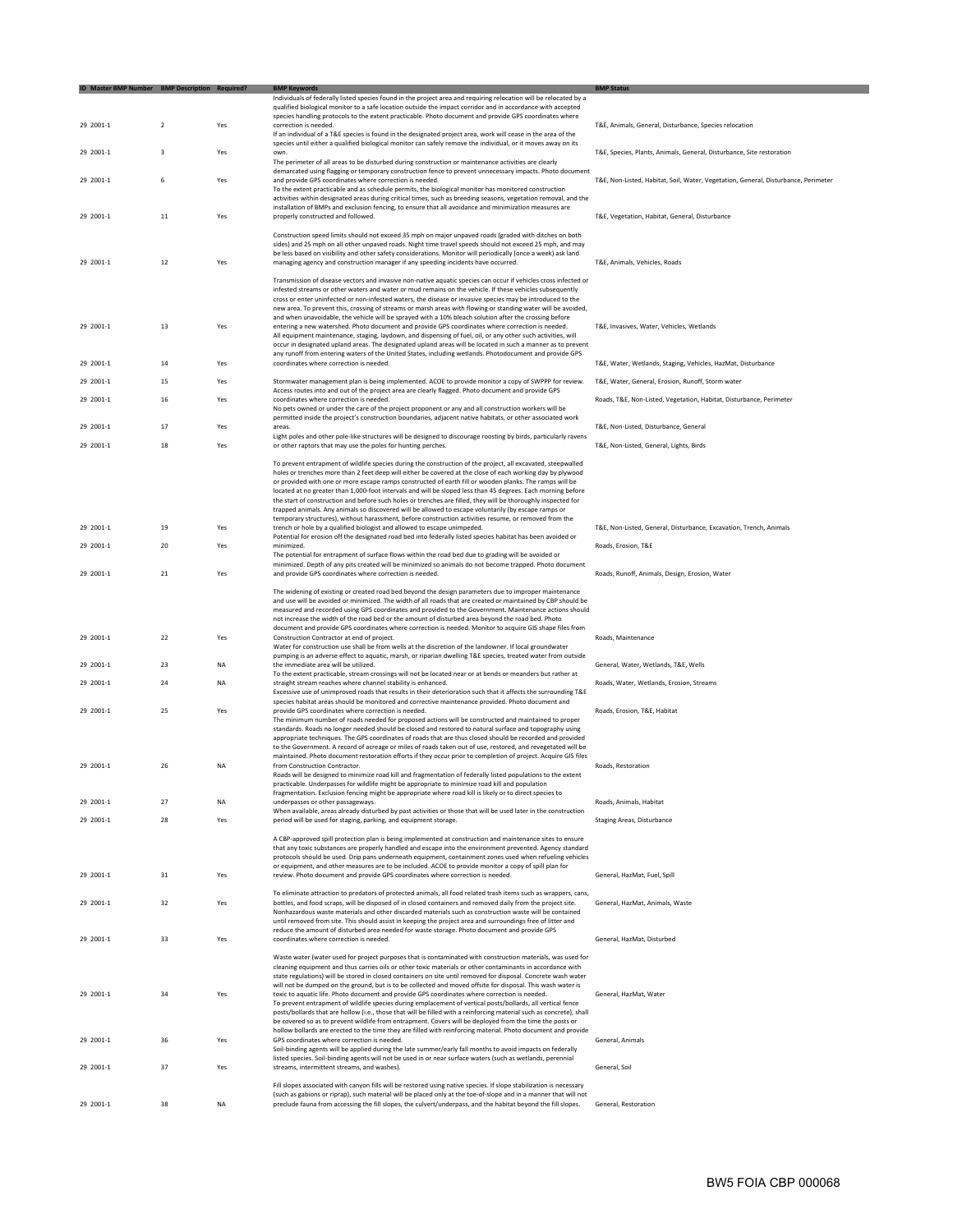|           |    |     | No invasive exotic plant species will be seeded or planted adjacent to or near sensitive vegetation<br>communities or waters of the United States. Impacted areas will be reseeded with plant species native to<br>local habitat types, and will avoid the use of species listed as High or Moderate in the California Invasive Plant<br>Council's Invasive Plant Inventory (Revision 2005) to the extent practicable. Areas hydro-seeded for<br>temporary erosion-control measures will use only native plant species appropriate to surrounding habitat                                                                                                                                                                                                                                                                                                                                                                                                                                                                                                                                                                                                                                                                                                                                                                                                  |                                                                                    |
|-----------|----|-----|------------------------------------------------------------------------------------------------------------------------------------------------------------------------------------------------------------------------------------------------------------------------------------------------------------------------------------------------------------------------------------------------------------------------------------------------------------------------------------------------------------------------------------------------------------------------------------------------------------------------------------------------------------------------------------------------------------------------------------------------------------------------------------------------------------------------------------------------------------------------------------------------------------------------------------------------------------------------------------------------------------------------------------------------------------------------------------------------------------------------------------------------------------------------------------------------------------------------------------------------------------------------------------------------------------------------------------------------------------|------------------------------------------------------------------------------------|
| 29 2001-1 | 41 | Yes | types.<br>Temporary impact areas will be restored in kind, except for temporary impacts on disturbed habitat and non-                                                                                                                                                                                                                                                                                                                                                                                                                                                                                                                                                                                                                                                                                                                                                                                                                                                                                                                                                                                                                                                                                                                                                                                                                                      | General, Restoration, Invasives, Wetlands, Erosion, Streams                        |
| 29 2001-1 | 42 | Yes | native grasslands. In general native areas will be revegetated with the most appropriate native plant palette<br>following completion of the work.                                                                                                                                                                                                                                                                                                                                                                                                                                                                                                                                                                                                                                                                                                                                                                                                                                                                                                                                                                                                                                                                                                                                                                                                         | General, Disturbance, Restoration                                                  |
| 29 2001-1 | 44 | Yes | Materials such as gravel have been obtained from existing developed or previously used sources, not from<br>undisturbed sites.                                                                                                                                                                                                                                                                                                                                                                                                                                                                                                                                                                                                                                                                                                                                                                                                                                                                                                                                                                                                                                                                                                                                                                                                                             | General, Soil, Fill                                                                |
|           |    |     | Within the designated disturbance area, grading or topsoil removal will be limited to areas where this activity                                                                                                                                                                                                                                                                                                                                                                                                                                                                                                                                                                                                                                                                                                                                                                                                                                                                                                                                                                                                                                                                                                                                                                                                                                            |                                                                                    |
|           |    |     | is needed to provide the ground conditions needed for construction or maintenance activities. Minimizing<br>disturbance to soils will enhance the ability to restore the disturbed area after the project is complete. Photo                                                                                                                                                                                                                                                                                                                                                                                                                                                                                                                                                                                                                                                                                                                                                                                                                                                                                                                                                                                                                                                                                                                               |                                                                                    |
| 29 2001-1 | 47 | Yes | document and provide GPS coordinates where correction is needed.                                                                                                                                                                                                                                                                                                                                                                                                                                                                                                                                                                                                                                                                                                                                                                                                                                                                                                                                                                                                                                                                                                                                                                                                                                                                                           | Roads, Staging Areas, Disturbance, Soil, Restoration                               |
| 29 2001-1 | 48 | Yes | Removal of trees and brush in T&E species habitats will be limited to the smallest amount needed to meet<br>the objectives of the project. Photo document and provide GPS coordinates where correction is needed.                                                                                                                                                                                                                                                                                                                                                                                                                                                                                                                                                                                                                                                                                                                                                                                                                                                                                                                                                                                                                                                                                                                                          | General, Vegetation, T&E, Habitat, Brush, Clearing                                 |
| 29 2001-1 | 49 | Yes | Surface water from aquatic or marsh habitats will not be used for construction purposes if that site supports<br>aquatic T&E species or if it contains non-native invasive species or disease vectors and there is any<br>opportunity to contaminate a T&E species habitat through use of the water at the project site.<br>Surface water from untreated sources, including water used for irrigation purposes, will not be used for<br>construction or maintenance projects located within one mile of aquatic habitat for T&E aquatic species.<br>Groundwater or surface water from a treated municipal source will be used when close to such habitats. This                                                                                                                                                                                                                                                                                                                                                                                                                                                                                                                                                                                                                                                                                            | General, Water, Wetlands, T&E, Invasives                                           |
| 29 2001-1 | 50 | Yes | is to prevent the transfer of invasive animals or disease pathogens between habitats if water on the<br>construction site was to reach the T&E species habitats.                                                                                                                                                                                                                                                                                                                                                                                                                                                                                                                                                                                                                                                                                                                                                                                                                                                                                                                                                                                                                                                                                                                                                                                           | General, Water, Wetlands, T&E, Invasives                                           |
| 29 2001-1 | 51 | Yes | Water tankers that convey untreated surface water will not discard unused water where it has the potential<br>to enter surface waters or drainages. The environmental monitor will advise as to appropriate sites.<br>Storage tanks containing untreated water should be of a size that if a rainfall event were to occur (assuming<br>open), the tank would not be overtopped and cause a release of water into the adjacent drainages. Water                                                                                                                                                                                                                                                                                                                                                                                                                                                                                                                                                                                                                                                                                                                                                                                                                                                                                                             | General, Water, Wetlands                                                           |
| 29 2001-1 | 52 | Yes | storage on the project area should be in on-ground containers located on upland areas not in washes. Photo<br>document and provide GPS coordinates where correction is needed.                                                                                                                                                                                                                                                                                                                                                                                                                                                                                                                                                                                                                                                                                                                                                                                                                                                                                                                                                                                                                                                                                                                                                                             | General, Water, Water Storage                                                      |
| 29 2001-1 | 53 | Yes | Pumps, hoses, tanks and other water storage devices will be cleaned and disinfected with a 10% bleach<br>solution at an appropriate facility (this water is not to enter any surface water area) before use at another<br>site, if untreated surface water was used. If a new water source is used that is not from a treated or<br>groundwater source, the equipment will require additional cleaning. This is important to kill any residual<br>disease organisms or early life stages of invasive species that may affect local populations of T&E species.<br>If construction or maintenance work activities are to continue at night, all lights will be shielded to direct light                                                                                                                                                                                                                                                                                                                                                                                                                                                                                                                                                                                                                                                                     | T&E, General, Water, Wetlands, Invasives, Water Storage                            |
| 29 2001-1 | 54 | Yes | only onto the work site and the area necessary to ensure the safety of the workers, the minimum wattage<br>needed will be used, and the number of lights will be minimized. Photo document and provide GPS<br>coordinates where correction is needed.<br>Noise levels for construction (any time of day or night) and maintenance should be minimized for all projects                                                                                                                                                                                                                                                                                                                                                                                                                                                                                                                                                                                                                                                                                                                                                                                                                                                                                                                                                                                     | General, Lights                                                                    |
| 29 2001-1 | 55 | Yes | affecting federally listed animals. All generators are in baffle boxes, have an attached muffler, or use other<br>noise-abatement methods, in accordance with industry standards.                                                                                                                                                                                                                                                                                                                                                                                                                                                                                                                                                                                                                                                                                                                                                                                                                                                                                                                                                                                                                                                                                                                                                                          | General, Noise, Vehicles, Generators                                               |
|           |    |     | Materials used for on-site erosion control in native habitats will be free of non-native plant seeds and other<br>plant parts to limit potential for infestation. Since natural materials cannot be certified as completely weed-<br>free, if such materials are used, there will be follow up monitoring to document establishment of non-native<br>plants and appropriate control measures should be implemented for a period of time to be determined in the                                                                                                                                                                                                                                                                                                                                                                                                                                                                                                                                                                                                                                                                                                                                                                                                                                                                                            |                                                                                    |
| 29 2001-1 | 56 | Yes | site restoration plan. Photo document and provide GPS coordinates where correction is needed.<br>Fill material brought in from outside the project area will be identified as to source location and will appear to                                                                                                                                                                                                                                                                                                                                                                                                                                                                                                                                                                                                                                                                                                                                                                                                                                                                                                                                                                                                                                                                                                                                        | General, Erosion, Restoration, Invasives                                           |
| 29 2001-1 | 57 | Yes | be weed free. Inspect fill loads as they arrive. Return to fill sites from earlier in construction and inspect for<br>weed germination. Photo document and provide GPS coordinates where correction is needed.                                                                                                                                                                                                                                                                                                                                                                                                                                                                                                                                                                                                                                                                                                                                                                                                                                                                                                                                                                                                                                                                                                                                             | General, Soil, Invasives                                                           |
| 29 2001-1 | 79 | No  | Invasive plants that appear on the site will be removed. Mechanical removal will be done in ways that<br>eliminate the entire plant and remove all plant parts to a disposal area. Herbicides can be used according to<br>label directions if they are not toxic to T&E species that may be in the area. Training to identify non-native<br>invasive will be provided for CBP personnel or contractors as necessary. Photo document and provide GPS<br>coordinates where correction is needed. Construction contractor to remove invasive plants as needed.<br>All staging, parking, and equipment storage areas are out of wetlands, riparian areas, and livestock watering                                                                                                                                                                                                                                                                                                                                                                                                                                                                                                                                                                                                                                                                               | General, Invasives, HazMat, T&E, Herbicides                                        |
| 29 2001-1 | 80 | Yes | areas and located in disturbed areas, to the extent possible. Photo document and provide GPS coordinates<br>where correction is needed.                                                                                                                                                                                                                                                                                                                                                                                                                                                                                                                                                                                                                                                                                                                                                                                                                                                                                                                                                                                                                                                                                                                                                                                                                    | Staging Areas, Wetlands, Streams, Water                                            |
| 29 2001-1 | 81 | Yes | Existing roads will be utilized for construction purposes to the extent practicable. If an existing road is<br>available for Project purposes, even if improvement is necessary, that road will be utilized.                                                                                                                                                                                                                                                                                                                                                                                                                                                                                                                                                                                                                                                                                                                                                                                                                                                                                                                                                                                                                                                                                                                                               | Roads                                                                              |
| 29 2001-1 | 83 | Yes | No off-road vehicle activity will occur outside of the project footprint by the project proponent, project<br>workers, and project contractors.                                                                                                                                                                                                                                                                                                                                                                                                                                                                                                                                                                                                                                                                                                                                                                                                                                                                                                                                                                                                                                                                                                                                                                                                            | General, Vehicles, Perimeter                                                       |
| 29 2001-1 | 84 | Yes | Visible space underneath all heavy equipment is checked for listed species and other wildlife prior to moving<br>the equipment.                                                                                                                                                                                                                                                                                                                                                                                                                                                                                                                                                                                                                                                                                                                                                                                                                                                                                                                                                                                                                                                                                                                                                                                                                            | General, Vehicles, Animals, Equipment                                              |
|           |    |     | During the construction phase, short term noise impacts are anticipated. All Occupational Safety and Health<br>Administration requirements shall be followed. Construction equipment shall possess properly working                                                                                                                                                                                                                                                                                                                                                                                                                                                                                                                                                                                                                                                                                                                                                                                                                                                                                                                                                                                                                                                                                                                                        |                                                                                    |
| 29 2001-1 | 85 | Yes | mufflers and shall be kept properly tuned to reduce backfires. Implementation of these measures shall reduce<br>the expected short term noise impacts to an insignificant level in and around the construction site.                                                                                                                                                                                                                                                                                                                                                                                                                                                                                                                                                                                                                                                                                                                                                                                                                                                                                                                                                                                                                                                                                                                                       | General, Noise, Vehicles, Equipment                                                |
|           |    |     | Mitigation measures will be incorporated to ensure that PM10 emission levels do not rise above the de<br>minimus threshold as required per 40 CFR 51.853(b)(1). Measures shall include dust suppression methods to<br>minimize airborne particulate matter that will be created during construction activities. Standard construction<br>BMPs, such as routine watering of the patrol, drag, and access roads, shall be used to control fugitive dust                                                                                                                                                                                                                                                                                                                                                                                                                                                                                                                                                                                                                                                                                                                                                                                                                                                                                                      |                                                                                    |
| 29 2001-1 | 86 | Yes | during the construction phases of the proposed project. Additionally, all construction equipment and vehicles<br>shall be required to be kept in good operating condition to minimize exhaust emissions.                                                                                                                                                                                                                                                                                                                                                                                                                                                                                                                                                                                                                                                                                                                                                                                                                                                                                                                                                                                                                                                                                                                                                   | General, HazMat, Air, Vehicles, Equipment                                          |
|           |    |     | Vehicular traffic associated with the construction activities and operational support activities shall remain on<br>established roads to the maximum extent practicable. Areas with highly erodible soils will be given special<br>consideration when designing the proposed project to ensure incorporation of various BMPs, such as, straw<br>bales, aggregate materials, and wetting compounds, to control erosion. A SWPPP will be prepared prior to                                                                                                                                                                                                                                                                                                                                                                                                                                                                                                                                                                                                                                                                                                                                                                                                                                                                                                   |                                                                                    |
| 29 2001-1 | 87 | Yes | construction activities and BMPs described in the SWPPP will be implemented to reduce erosion.<br>Photodocument and provide GPS coordinates where correction is needed.                                                                                                                                                                                                                                                                                                                                                                                                                                                                                                                                                                                                                                                                                                                                                                                                                                                                                                                                                                                                                                                                                                                                                                                    | Roads, Vehicles, Erosion, Storm water                                              |
|           |    |     | Standard construction procedures shall be implemented to minimize the potential for erosion and<br>sedimentation during construction. All work shall cease during heavy rains, and shall not resume until<br>conditions are suitable for the movement of equipment and materials. All fuels, waste oils, and solvents shall<br>be collected and stored in tanks or drums within a secondary containment area consisting of an impervious<br>floor and bermed sidewalls capable of holding the volume of the largest container stored therein. The<br>refueling of machinery shall be completed following accepted guidelines, and all vehicles shall have drip pans<br>during storage to contain minor spills and drips. No refueling or storage shall take place within 100 feet of a<br>drainage channel or structure. Other design measures shall be implemented, such as straw bales, silt fencing,<br>aggregate materials, wetting compounds, and re-vegetation with native plant species, where possible, to<br>decrease erosion and sedimentation. Furthermore, a SWPPP and all applicable Section 404/401 permit<br>procedures shall be completed before construction shall be initiated within jurisdictional Waters of the U.S.<br>(WUS). It shall be the responsibility of the Design/Build Contractor to prepare and submit 404 and 401 permit |                                                                                    |
| 29 2001-1 | 88 | Yes | applications to the respective USCOE and State offices. Photodocument and provide GPS coordinates where<br>correction is needed.                                                                                                                                                                                                                                                                                                                                                                                                                                                                                                                                                                                                                                                                                                                                                                                                                                                                                                                                                                                                                                                                                                                                                                                                                           | General, Erosion, HazMat, Fuel, Storm water, Water, Wetlands, Restoration, Streams |
| 29 2001-1 | 89 | Yes | Typical erosion-control measures and BMPs have been employed throughout the project area in accordance<br>with the Project Storm Water Pollution Prevention Plan (SWPPP).                                                                                                                                                                                                                                                                                                                                                                                                                                                                                                                                                                                                                                                                                                                                                                                                                                                                                                                                                                                                                                                                                                                                                                                  | General, Erosion, Storm water                                                      |
| 29 2001-1 | 90 | Yes | Waste materials and other discarded materials will be removed from the site as quickly as possible.                                                                                                                                                                                                                                                                                                                                                                                                                                                                                                                                                                                                                                                                                                                                                                                                                                                                                                                                                                                                                                                                                                                                                                                                                                                        | General, HazMat, Waste                                                             |